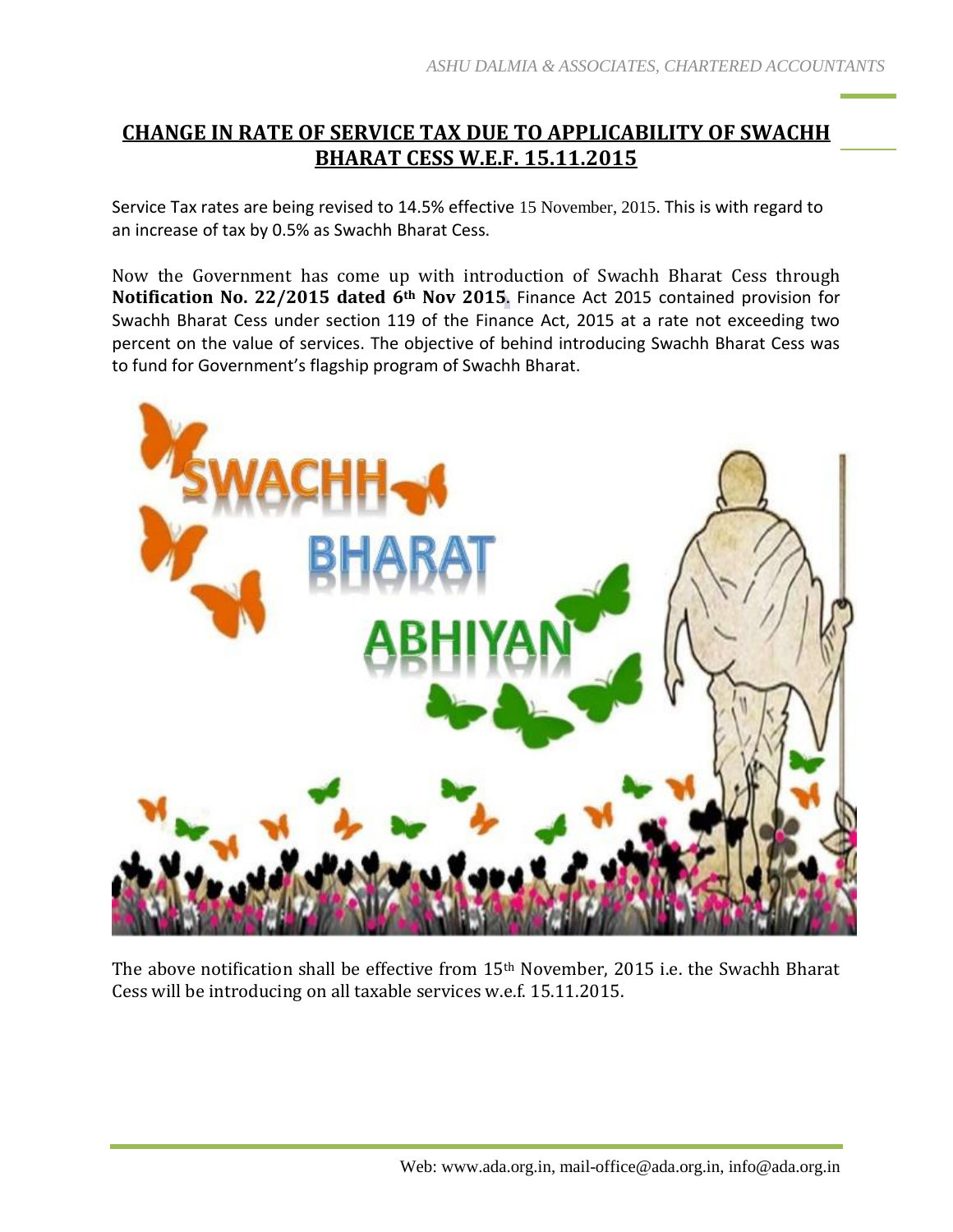Swachh Bharat Cess shall not be leviable on services which are exempt from service tax by a notification issued under sub-section(1) of section 93 of the Finance Act, 1994 or otherwise not leviable to service tax under section 66B of the Finance Act, 1994. Swachh Bharat Cess Cess  $\varpi$ 0.5% will be levied on value of all taxable services except the following:

- $\ddot{+}$  Negative List of Services under Section 66D of the Finance Act, 1994;
- Services exempted by a notification issued under sub-section  $(1)$  of Section 93 of the Finance Act, 1994 i.e.Mega Exempted Services vide Notification No. 25/2012-ST dated June 20, 2012;
- $\ddot{\phantom{1}}$  Services exempted as specified to certain extent under the Abatement Notification No. 26/2012-ST dated June 20, 2012

There would be consequential impact on many other aspects under service tax laws, some of them are as follow;

### **1.Rate of Service Tax in case of few important services covered by abatement provision;**

| <b>Taxable</b><br>of<br><b>Nature</b><br><b>Services</b>                                  | of<br><b>Present</b><br>Rate<br><b>Service Tax</b>  | <b>Service</b><br><b>Tax</b><br><u>w.e.f.</u><br>15.11.2015 | <b>Swachh</b><br><b>Bharat</b><br><b>Cess</b><br><u>w.e.f.</u><br>15.11.2015 |
|-------------------------------------------------------------------------------------------|-----------------------------------------------------|-------------------------------------------------------------|------------------------------------------------------------------------------|
| Services of Goods<br><b>Transport Agency in</b><br>relation to<br>transportation of goods | 14% on 30% of<br>Service value <i>i.e.</i><br>4.20% | 14% on 30% of<br>Service value <i>i.e.</i><br>4.20%         | 0.5% on 30% of<br>Service value <i>i.e.</i><br>0.15%                         |
| <b>Works Contract</b><br>Services-Original<br>Contract                                    | 14% on 40% of<br>Service value <i>i.e.</i><br>5.60% | 14\% on 40\% of<br>Service value <i>i.e.</i><br>5.60%       | 0.5% on 40% of<br>Service value <i>i.e.</i><br>0.20%                         |
| <b>Works Contract</b><br>Services-Repairs and<br>others                                   | 14% on 70% of<br>Service value <i>i.e.</i><br>9.80% | 14\% on 70\% of<br>Service value <i>i.e.</i><br>9.80%       | 0.5% on 70% of<br>Service value <i>i.e.</i><br>0.35%                         |
| <b>Service Provided by</b><br>Restaurants                                                 | 14% on 40% of<br>Service value <i>i.e.</i><br>5.60% | 14\% on 40\% of<br>Service value <i>i.e.</i><br>5.60%       | 0.5% on 40% of<br>Service value <i>i.e.</i><br>0.20%                         |
| Service Provided by<br>Outdoor caterer                                                    | 14% on 60% of<br>Service value <i>i.e.</i><br>8.40% | 14\% on 60\% of<br>Service value <i>i.e.</i><br>8.40%       | 0.5% on 60% of<br>Service value <i>i.e.</i><br>0.30%                         |
| <b>Renting of Motor Cab</b>                                                               | 14% on 40% of<br>Service value <i>i.e.</i><br>5.60% | 14\% on 40\% of<br>Service value <i>i.e.</i><br>5.60%       | 0.5% on 40% of<br>Service value <i>i.e.</i><br>0.20%                         |